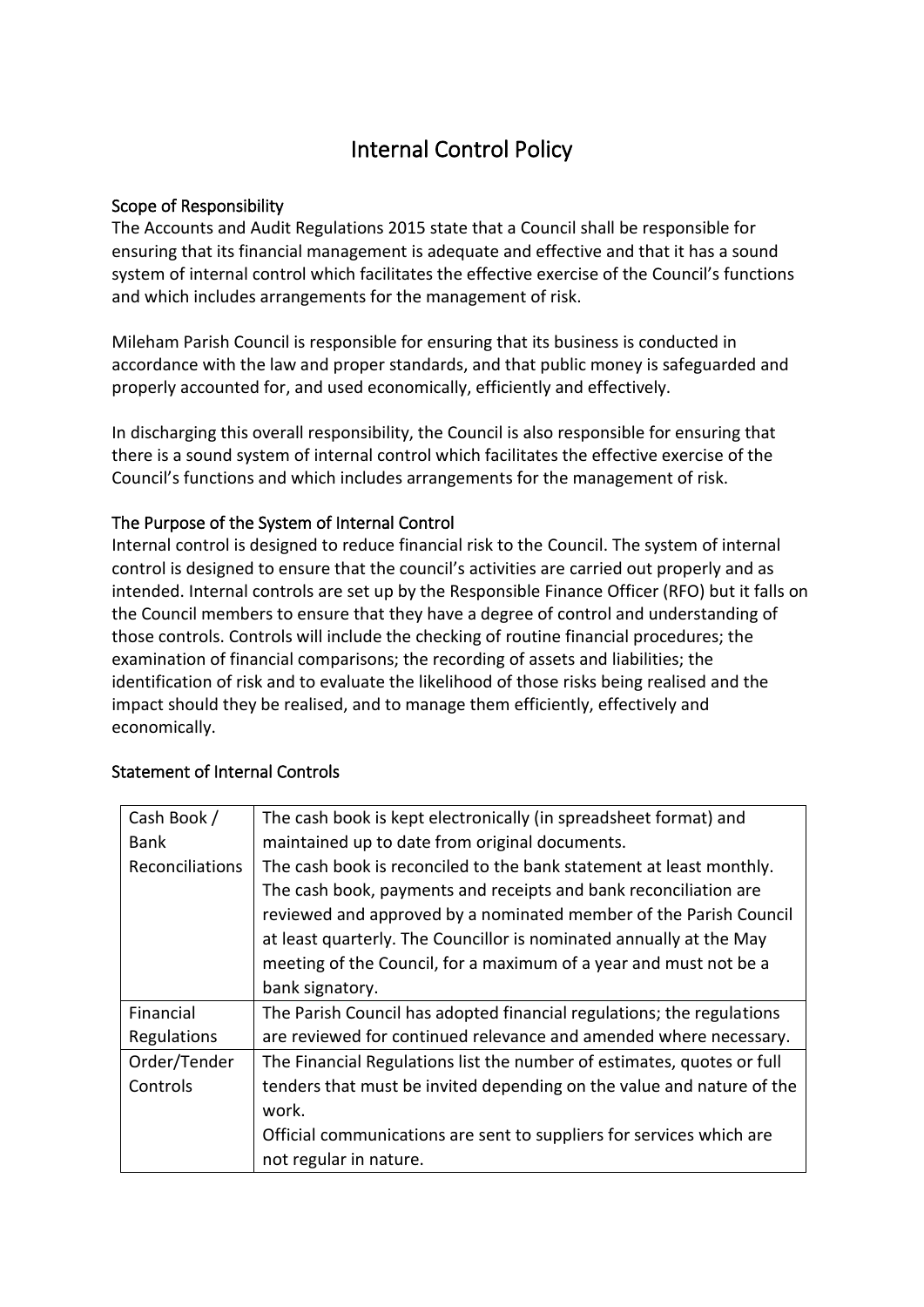| Payment              | Payments are listed in payment order in the cash book and in accounts                               |
|----------------------|-----------------------------------------------------------------------------------------------------|
| Controls             | files.                                                                                              |
|                      | All invoices for payment are listed on the meeting agenda where the                                 |
|                      | expenditure is to be authorised for payment.                                                        |
|                      | Payments made are listed in the minutes of the meeting.                                             |
|                      | Original invoices are available to the Councillors authorising the                                  |
|                      | payments.                                                                                           |
|                      | Payment will be authorised by two councillors, who are authorised on<br>the Council's bank mandate. |
|                      | Councillors, when authorising payments, will ensure that there is an                                |
|                      | invoice or other documentation that corresponds with the payment                                    |
|                      | and that the payment is listed on the agenda.                                                       |
|                      | The RFO is authorised to transfer funds from one account to another,                                |
|                      | but not to make third party payments outside of the bank accounts in                                |
|                      | any form.                                                                                           |
|                      | The RFO maintains control of the cheque book at all times, cheques                                  |
|                      | will only be issued and signed for payments approved in Council                                     |
|                      | meetings and the RFO is not a signatory to the bank accounts.                                       |
|                      | When invoices are paid, they are identified by the cheque number or                                 |
|                      | payment date and referenced in the cashbook.                                                        |
| VAT                  | The RFO ensures that all invoices are addressed to the Parish Council.                              |
| repayment            | The RFO ensures that proper VAT invoices are received where VAT is                                  |
| claims               | payable.                                                                                            |
|                      | The RFO maintains a VAT account to show that the correct amount of                                  |
|                      | VAT is reclaimed in the year.                                                                       |
| Income               | The RFO ensures that the amount of the precept received is correct in                               |
| Controls             | accordance with the precept request sent to the District Council.                                   |
|                      | The RFO ensures that other receipts are received when due.                                          |
|                      | The RFO ensures that income is banked promptly.                                                     |
| Financial            | A budget control, comparing actual receipts and payments to the                                     |
| Reporting            | budget is prepared on a quarterly basis, presented to the Parish                                    |
|                      | Council in advance of the meeting and minuted as such.                                              |
| <b>Budgetary</b>     | The budget is prepared in consultation with the Parish Council, as                                  |
| Controls             | evidenced by reports and minutes in advance of the start of the year.                               |
|                      | The precept is set on the basis of the budget by the deadline set by                                |
|                      | the District Council.                                                                               |
| Payroll              | The Clerk is paid under PAYE as an employee and the necessary                                       |
| controls             | system of HMRC RTI is in place.                                                                     |
|                      | The Clerk's salary is set by the Council and minuted as such.                                       |
|                      | The RFO will ensure that all the necessary payroll returns are made to                              |
|                      | HMRC and will retain evidence that this has been done.                                              |
| Clerk's              | The Clerk submits a request for reimbursement of monies owing in                                    |
| Expenses             | advance of each meeting.                                                                            |
| <b>Asset Control</b> | The RFO maintains a full asset register.                                                            |